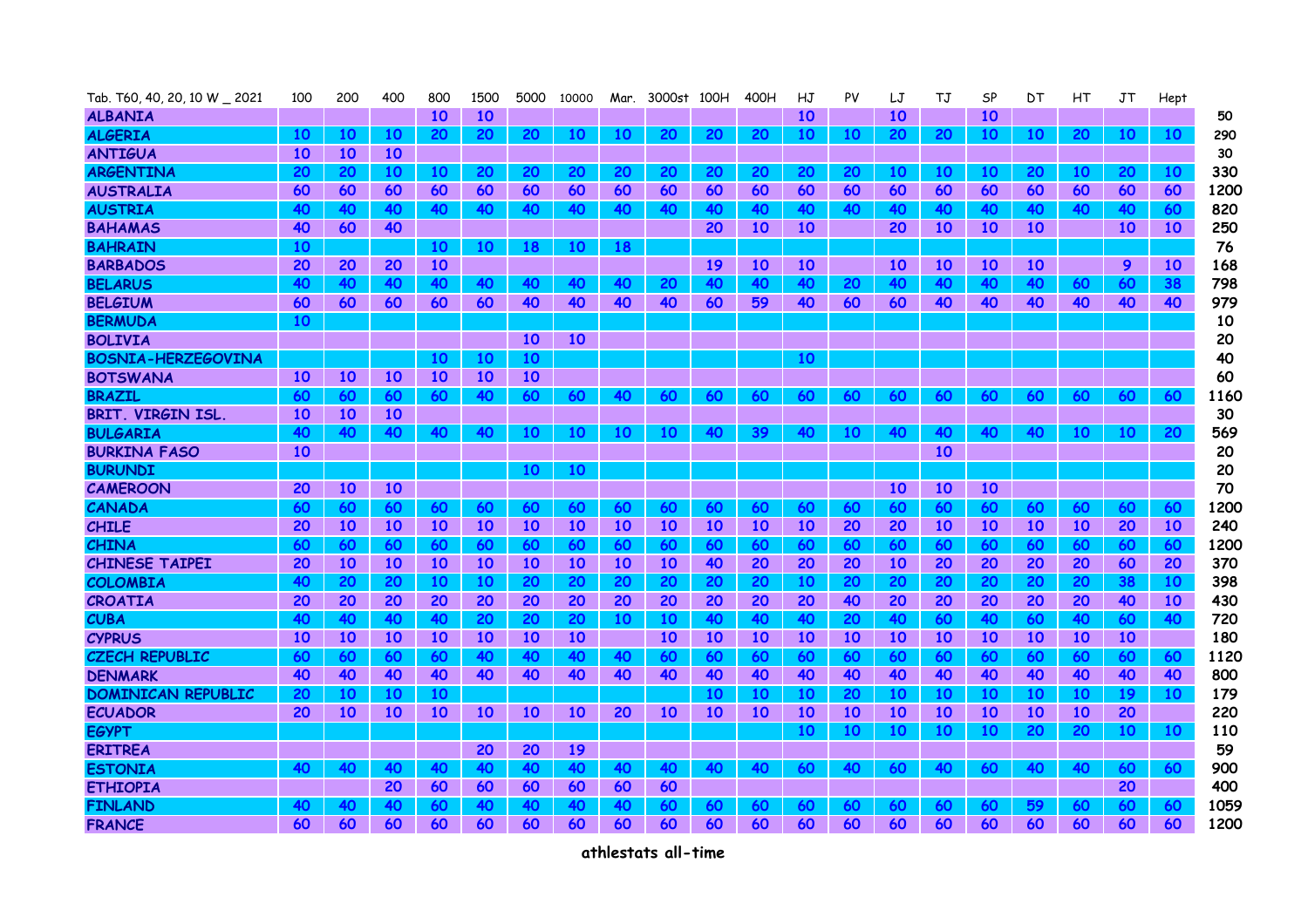| Tab. T60, 40, 20, 10 W _ 2021  | 100       | 200             | 400             | 800             | 1500      | 5000      | 10000     | Mar.      | 3000st    | 100H      | 400H | НJ        | PV | LJ              | TJ        | SP        | DТ | НΤ        | JT        | Hept      |      |
|--------------------------------|-----------|-----------------|-----------------|-----------------|-----------|-----------|-----------|-----------|-----------|-----------|------|-----------|----|-----------------|-----------|-----------|----|-----------|-----------|-----------|------|
| <b>GERMANY</b>                 | 60        | 60              | 60              | 60              | 60        | 60        | 60        | 60        | 60        | 60        | 60   | 60        | 60 | 60              | 60        | 60        | 60 | 60        | 60        | 60        | 1200 |
| <b>GHANA</b>                   | <b>20</b> | 20              | 20              | <b>10</b>       | 10        |           |           |           |           | 10        |      | 10        |    | 10              | <b>10</b> | 10        | 10 |           |           |           | 140  |
| <b>GREAT BRITAIN &amp; N.I</b> | 60        | 60              | 60              | 60              | 60        | 60        | 60        | 60        | 60        | 60        | 60   | 60        | 60 | 60              | 60        | 60        | 60 | 60        | 60        | 60        | 1200 |
| <b>GREECE</b>                  | 40        | 40              | 40              | 40              | 40        | 40        | 40        | 20        | 40        | 40        | 40   | 40        | 60 | 40              | 60        | 40        | 40 | 40        | 60        | 20        | 820  |
| <b>GRENADA</b>                 | <b>10</b> | 10              | <b>10</b>       |                 |           |           |           |           |           |           |      |           |    |                 |           |           |    |           |           |           | 30   |
| <b>GUYANA</b>                  | 20        | 10 <sup>°</sup> | 10 <sup>°</sup> |                 |           |           |           |           |           |           |      |           |    | 10 <sup>°</sup> | <b>10</b> |           |    |           |           |           | 60   |
| <b>HUNGARY</b>                 | 40        | 40              | 40              | 40              | 40        | 40        | 40        | 20        | 20        | 40        | 40   | 40        | 40 | 40              | 40        | 40        | 39 | 60        | 60        | 40        | 799  |
| <b>ICELAND</b>                 | <b>20</b> | 20              | <b>20</b>       | <b>10</b>       | 20        | 10        | 10        | 10        |           | 20        | 20   | 40        | 40 | <b>20</b>       | 20        | 20        | 20 | 20        | 20        | 40        | 400  |
| <b>INDIA</b>                   | 60        | 40              | 60              | 40              | 40        | 60        | 40        | <b>19</b> | 40        | 40        | 40   | 40        | 20 | 40              | 59        | 40        | 40 | 60        | 60        | 20        | 858  |
| <b>INDONESIA</b>               | 10        | 10              | 10 <sup>°</sup> | 10 <sup>°</sup> | 10        | <b>10</b> | 10        | <b>10</b> | 10        | 10        | 10   | 10        | 10 | 10 <sup>°</sup> | <b>10</b> | 10        | 10 | 10        | 10        | 10        | 200  |
| <b>IRAN</b>                    |           |                 |                 |                 |           |           |           |           |           |           |      | 10        |    |                 |           |           |    |           |           |           | 10   |
| <b>IRELAND</b>                 | 60        | 40              | 40              | 60              | 60        | 60        | 60        | 60        | 40        | 40        | 40   | 40        | 40 | 40              | 40        | 40        | 40 | 40        | 40        | 20        | 900  |
| <b>ISRAEL</b>                  | 20        | 20              | 20              | 20              | 20        | 20        | 20        | 20        | <b>10</b> | 20        | 20   | 20        | 20 | 20              | 20        | <b>19</b> | 20 | 10        | 10        | <b>10</b> | 359  |
| <b>ITALY</b>                   | 60        | 60              | 60              | 60              | 60        | 60        | 60        | 60        | 60        | 60        | 60   | 60        | 60 | 60              | 60        | 60        | 60 | 60        | 60        | 60        | 1200 |
| <b>IVORY COAST</b>             | 20        | 10              |                 |                 |           |           |           |           |           |           |      | <b>10</b> |    | 10              | <b>10</b> | <b>10</b> |    |           |           |           | 70   |
| <b>JAMAICA</b>                 | 60        | 60              | <b>60</b>       | 60              | 20        |           |           |           |           | 60        | 60   | 60        |    | 60              | 60        | 60        | 60 | 20        | 40        | <b>20</b> | 760  |
| <b>JAPAN</b>                   | 60        | 60              | 60              | 60              | 60        | 60        | 60        | 60        | 60        | 60        | 60   | 58        | 60 | 60              | 60        | 60        | 60 | 60        | 60        | 60        | 1198 |
| <b>KAZAKHSTAN</b>              | 40        | 40              | 40              | 20              | 20        | 10        | 10        | 10        |           | 20        | 20   | 40        | 20 | 40              | 39        | 20        | 10 | 10        | 10        | 20        | 439  |
| <b>KENYA</b>                   | 10        | <b>10</b>       | 40              | 60              | 60        | 60        | 60        | 60        | 60        |           | 20   |           |    | <b>10</b>       | 10        | <b>10</b> | 10 | 9         | 20        | 10        | 519  |
| <b>KOREA (SOUTH)</b>           | 40        | 20              | 20              | 20              | 40        | 40        | 40        | 60        | 20        | 20        | 20   | 20        | 10 | 20              | 20        | 40        | 40 | 20        | 60        | 10        | 580  |
| <b>KOREA DPR</b>               |           |                 |                 |                 | 10        | 20        | 20        | 60        | <b>10</b> |           |      |           |    |                 |           | <b>10</b> | 10 |           |           |           | 140  |
| <b>LATVIA</b>                  | 40        | 40              | 40              | 40              | 40        | 40        | 40        | 40        | 20        | 40        | 40   | 40        | 40 | 60              | 40        | 40        | 40 | 40        | 40        | 40        | 800  |
| <b>LITHUANIA</b>               | 40        | 40              | 40              | 60              | 40        | 40        | 20        | 20        | 20        | 40        | 40   | 60        | 20 | 60              | 40        | 60        | 60 | 20        | 40        | 40        | 800  |
| <b>LUXEMBURG</b>               | 10        |                 |                 | <b>10</b>       | 10        |           |           |           |           |           |      | 10        | 10 |                 |           |           |    |           |           |           | 50   |
| MADAGASCAR                     | 10        |                 |                 |                 |           |           |           |           |           |           |      |           |    |                 |           |           |    |           |           |           | 10   |
| <b>MALAYSIA</b>                | 10        | <b>10</b>       | 10 <sup>°</sup> | 10              | 10        |           |           |           |           | 10        |      | 10        | 10 | 10 <sup>°</sup> | 10        | 10        | 10 | 10        | 10        |           | 140  |
| <b>MEXICO</b>                  | 40        | 40              | 40              | 40              | 40        | 60        | 60        | 60        | 40        | 40        | 40   | 40        | 40 | 40              | 40        | 20        | 40 | 40        | 40        | <b>10</b> | 810  |
| <b>MOLDAVA</b>                 | 10        | 10              | 10              | 9               | 10        | 10        | 10        | 10        | 10        | 10        | 10   | 10        |    | <b>10</b>       | 10        | 10        | 10 | 10        | 10        |           | 179  |
| <b>MOROCCO</b>                 | 20        | <b>10</b>       | 20              | 40              | 40        | 40        | 40        | 20        | 60        | <b>10</b> | 20   | <b>10</b> |    | <b>10</b>       | 10        | <b>10</b> | 10 | <b>10</b> |           | <b>10</b> | 390  |
| <b>NAMIBIA</b>                 | 10        | 10 <sup>°</sup> | 10 <sup>°</sup> |                 |           |           |           | <b>10</b> |           |           |      |           |    |                 |           |           |    |           |           |           | 40   |
| <b>NETHERLANDS</b>             | 60        | 60              | 60              | 60              | 60        | 60        | 59        | 60        | 40        | 60        | 40   | 40        | 58 | 40              | 40        | 60        | 40 | 40        | 60        | 60        | 1057 |
| <b>NEW ZEALAND</b>             | 40        | 40              | 40              | 40              | 40        | 60        | 59        | 40        | 40        | 39        | 38   | 40        | 40 | 40              | 20        | 20        | 40 | 40        | 40        | 20        | 776  |
| <b>NIGERIA</b>                 | 60        | 60              | 60              | 20              | <b>10</b> | <b>10</b> | <b>10</b> | <b>10</b> |           | 40        | 40   | <b>10</b> |    | 40              | 39        | 20        | 20 | 18        | 20        | <b>10</b> | 497  |
| <b>NORWAY</b>                  | 40        | 40              | 40              | 60              | 60        | 60        | 60        | 60        | 60        | 40        | 40   | 60        | 40 | 60              | 40        | 40        | 40 | 60        | 60        | 60        | 1020 |
| <b>PANAMA</b>                  | <b>10</b> | <b>10</b>       |                 |                 |           |           |           |           |           |           |      |           |    |                 |           |           |    |           |           |           | 20   |
| <b>PARAGUAY</b>                |           |                 |                 |                 |           |           |           |           |           |           |      |           |    |                 |           |           |    |           | <b>10</b> |           | 10   |
| <b>PERU</b>                    |           |                 |                 |                 | <b>10</b> | 40        | 20        | 20        | 20        |           |      | 10        | 10 | <b>10</b>       | 10        | <b>10</b> |    | 10        | 10        |           | 180  |
| <b>PHILIPPINES</b>             | 10        | 9               |                 |                 |           |           |           | 10        |           |           | 10   |           | 10 | 10              | 10        |           | 10 |           | 10        | 10        | 99   |
| <b>POLAND</b>                  | 60        | 60              | 60              | 60              | 60        | 60        | 60        | 60        | 60        | 60        | 60   | 60        | 60 | 60              | 60        | 60        | 60 | 60        | 60        | 60        | 1200 |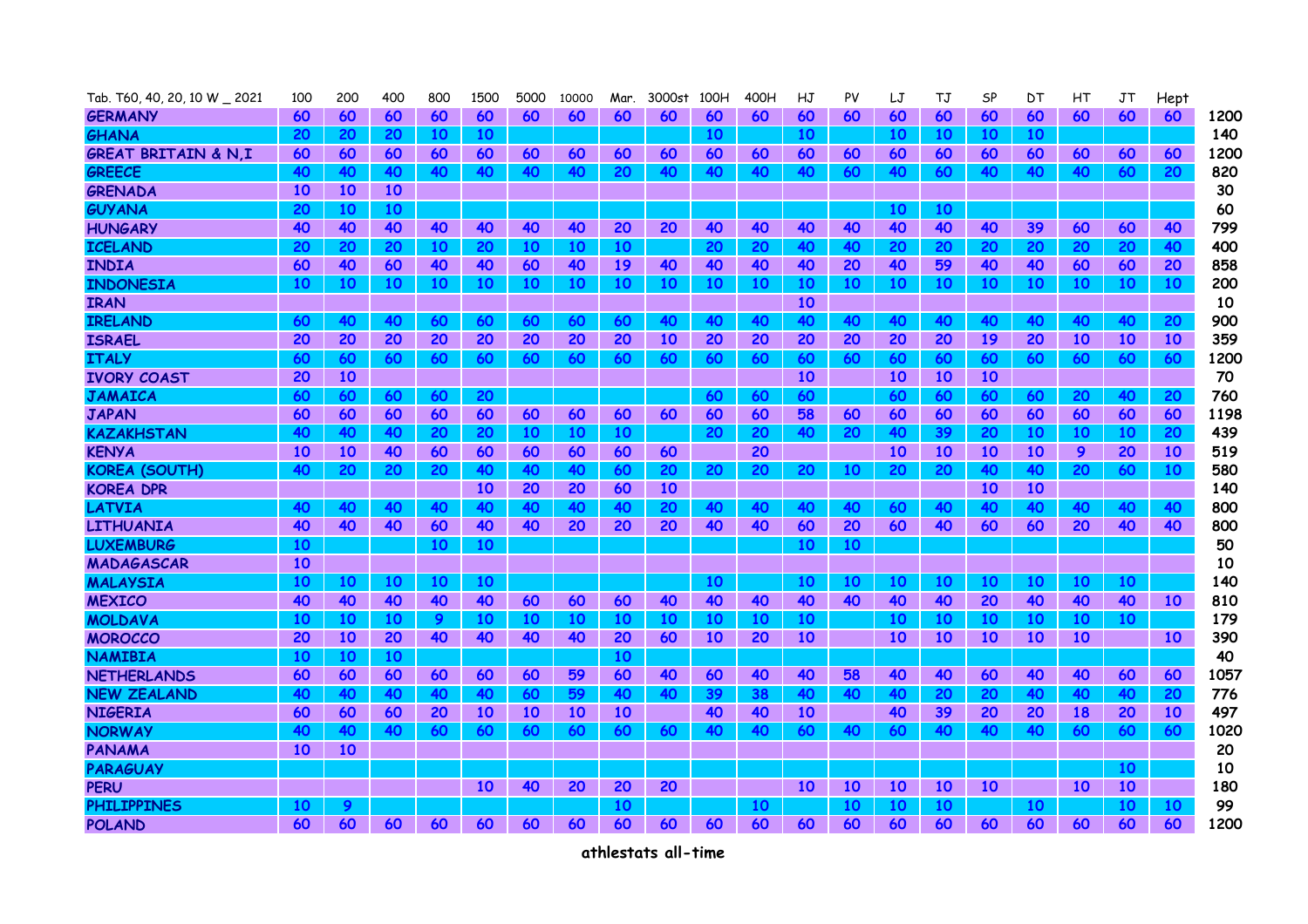| Tab. T60, 40, 20, 10 W 2021  | 100       | 200       | 400       | 800       | 1500      | 5000      | 10000     | Mar.            | 3000st    | 100H      | 400H      | HJ        | PV        | LJ        | TJ        | SP        | DТ        | HT        | JT              | Hept      |      |
|------------------------------|-----------|-----------|-----------|-----------|-----------|-----------|-----------|-----------------|-----------|-----------|-----------|-----------|-----------|-----------|-----------|-----------|-----------|-----------|-----------------|-----------|------|
| <b>PORTUGAL</b>              | 40        | 40        | 40        | 40        | 60        | 60        | -60       | 60              | 60        | 40        | 40        | 40        | 40        | 40        | 40        | 40        | 40        | 40        | 40              | 40        | 900  |
| <b>PUERTO RICO</b>           | 20        | 20        | 10        | 20        | 20        | <b>10</b> | <b>10</b> | <b>10</b>       | 20        | 20        | 20        | <b>10</b> | 20        | 20        | 9         | <b>10</b> | <b>10</b> | 20        | 20              | 10        | 309  |
| <b>ROMANIA</b>               | 40        | 40        | 39        | 60        | 60        | 40        | 40        | 40              | 40        | 40        | 40        | 40        | 10        | 59        | 58        | 40        | 40        | 20        | 39              | 40        | 825  |
| <b>RUSSIA</b>                | 60        | 60        | 60        | 60        | 60        | 60        | 60        | 60              | 60        | 60        | 60        | 60        | 60        | 60        | 60        | 60        | 60        | 60        | 60              | 60        | 1200 |
| <b>RWANDA</b>                |           |           |           |           |           | <b>10</b> | <b>10</b> | <b>10</b>       |           |           |           |           |           |           |           |           |           |           |                 |           | 30   |
| <b>SAINT LUCIA</b>           | 10        | 10        |           |           |           |           |           |                 |           |           |           | <b>10</b> |           |           |           |           |           |           |                 |           | 30   |
| <b>SENEGAL</b>               | <b>10</b> | 10        | 10        |           |           |           |           |                 |           | 10        | 10        | <b>10</b> |           | 10        | <b>10</b> |           |           |           |                 |           | 80   |
| <b>SERBIA</b>                | 40        | 40        | 40        | 40        | 40        | 40        | 20        | 20              | 20        | 40        | 40        | 40        | 20        | 40        | 40        | 40        | 40        | 20        | 40              | 40        | 700  |
| <b>SIERRA LEONE</b>          | <b>10</b> |           |           |           |           |           |           |                 |           |           |           |           |           |           |           |           |           |           |                 |           | 10   |
| <b>SLOVAK REPUBLIC</b>       | 40        | 40        | 40        | 40        | 40        | 40        | 40        | 40              | 20        | 40        | 40        | 40        | 40        | 40        | 40        | 40        | 40        | 40        | 40              | 40        | 780  |
| <b>SLOVENIA</b>              | 40        | 40        | 40        | <b>40</b> | <b>40</b> | 40        | 40        | 20              | 20        | 40        | 40        | 40        | 40        | 40        | 40        | 40        | 40        | 40        | 40              | 40        | 760  |
| <b>SOUTH AFRICA</b>          | 60        | 60        | 60        | 60        | 60        | 60        | 40        | 40              | 40        | 60        | 60        | 60        | 40        | 60        | 40        | 60        | 60        | 59        | 60              | 20        | 1059 |
| <b>SPAIN</b>                 | 60        | 60        | 60        | 60        | 60        | 60        | 60        | 60              | 60        | 60        | 60        | 60        | 60        | 60        | 60        | 60        | 60        | 60        | 60              | 60        | 1200 |
| <b>SRI LANKA</b>             | <b>10</b> | 10        | 20        | 10        | 10        | <b>10</b> | <b>10</b> | 10 <sup>°</sup> | <b>10</b> | 10        | 10        | <b>10</b> | <b>10</b> | <b>10</b> | 20        | <b>10</b> | <b>10</b> |           | 10 <sup>°</sup> |           | 200  |
| <b>ST KITTS &amp; NEVIS</b>  | <b>10</b> | 10        | <b>10</b> |           |           |           |           |                 |           |           |           |           |           |           |           |           |           |           |                 |           | 30   |
| <b>SWEDEN</b>                | 60        | 60        | 40        | 40        | 60        | 60        | 60        | 60              | 60        | 60        | 60        | 60        | 60        | 60        | 60        | 40        | 60        | 60        | 60              | 60        | 1140 |
| SWITZERLAND                  | 60        | 60        | 40        | 40        | 40        | 40        | 40        | 40              | 40        | 60        | 60        | 60        | 60        | 60        | 40        | 40        | 40        | 40        | 40              | 60        | 960  |
| <b>TANZANIA</b>              |           |           |           | 10        | 10        | <b>10</b> | 10        | 10 <sup>°</sup> |           |           |           |           |           |           |           |           |           |           |                 |           | 50   |
| <b>THAILAND</b>              | 20        | 10        | 10        | 10        | 10        | <b>10</b> | 10        | <b>10</b>       |           | <b>10</b> | 10        | <b>10</b> | 10        | 10        | 10        | <b>10</b> | <b>10</b> | <b>10</b> | 20              | <b>10</b> | 210  |
| <b>TRINIDAD &amp; TOBAGO</b> | 60        | 60        | 60        | 20        | 10        |           |           |                 |           | 20        | 20        | 20        |           | 20        | 10        | 20        | 20        |           | <b>10</b>       | 10        | 360  |
| <b>TUNISIA</b>               |           |           | 10        | 20        | 40        | 40        | 20        |                 | 40        |           | <b>10</b> | <b>10</b> | 10        | 10        | 10        | <b>10</b> | <b>10</b> | 20        | 10              | <b>10</b> | 280  |
| <b>TURKEY</b>                | 20        | 20        | 20        | 40        | 40        | 40        | 40        | 20              | 60        | 20        | 20        | 20        | 20        | 20        | 20        | <b>20</b> | 40        | 20        | 40              | <b>10</b> | 550  |
| <b>UGANDA</b>                | 10        | 10        | 20        | 20        | 40        | 40        | 20        | <b>10</b>       | 20        |           |           |           |           | 10        |           |           |           |           | <b>10</b>       |           | 210  |
| <b>UKRAINE</b>               | 60        | 60        | 60        | 60        | 60        | 60        | 60        | 60              | 60        | 60        | 60        | 60        | 60        | 60        | 60        | 60        | 60        | 60        | 60              | 60        | 1200 |
| <b>UNITED STATES</b>         | 60        | 60        | 60        | 60        | 60        | 60        | 60        | 60              | 60        | 60        | <b>60</b> | 60        | 60        | 60        | 60        | 60        | 60        | 60        | 60              | 60        | 1200 |
| <b>URUGUAY</b>               |           |           |           | 10        | 10        |           |           |                 |           |           |           |           |           |           |           |           |           |           |                 |           | 20   |
| <b>US VIRGIN ISLANDS</b>     | <b>10</b> | <b>10</b> |           |           |           |           |           |                 |           |           |           |           |           |           |           |           |           |           |                 |           | 20   |
| <b>UZBEKISTAN</b>            | <b>10</b> | <b>10</b> | <b>10</b> | 10        | 10        |           |           |                 |           | 10        | 10        | 20        |           | 20        | 20        | 20        | <b>10</b> | <b>10</b> | 20              | 10        | 200  |
| <b>VENEZUELA</b>             | 20        | 20        | 10        | 10        | 10        | <b>10</b> | 10        | 10              | 10        | 10        | 10        | 10        | 10        | 20        | 20        | 10        | <b>10</b> | <b>10</b> | 40              | 10        | 270  |
| <b>VIETNAM</b>               | <b>10</b> | <b>10</b> | <b>10</b> | <b>10</b> | <b>10</b> | <b>10</b> | <b>10</b> | <b>10</b>       | 10        | 10        | <b>10</b> | <b>10</b> | <b>10</b> | 10        | <b>10</b> | <b>10</b> | <b>10</b> |           | <b>10</b>       | 10        | 190  |
| <b>ZAMBIA</b>                | 10        | 10        | 10        |           |           |           |           |                 |           |           |           |           |           |           |           |           |           |           |                 |           | 30   |
| <b>ZIMBABWE</b>              | 10        |           | 10        | <b>10</b> | 10        | <b>10</b> |           | <b>10</b>       |           |           |           |           |           |           |           |           |           |           |                 |           | 60   |